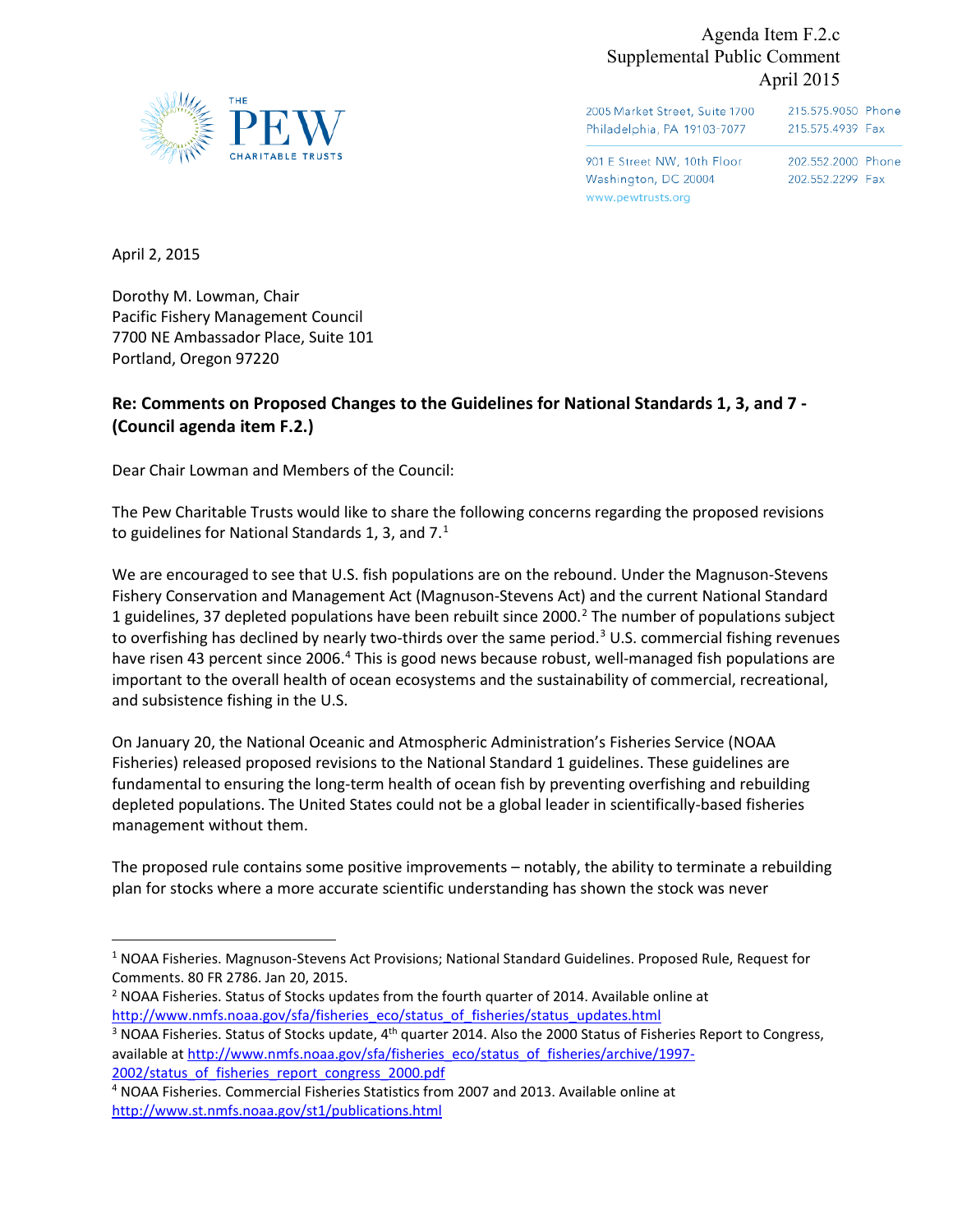overfished in the first place, and a clearer requirement to reassess the objectives of fishery management on a regular basis.

However, we are concerned that several of the proposed changes to National Standard 1 threaten to roll back this substantial progress we as a Nation have made by increasing the risk of overfishing, delaying rebuilding, and avoiding federal management of some potentially imperiled ocean fish populations.

In particular, we are concerned the proposal would:

- *Increase the risk of overfishing by delaying the implementation of sustainable catch limits in cases where new information suggests the health of the fish population has changed.[5](#page-1-0)* The proposed phase-in of acceptable biological catch (ABC) control rules fails to fully account for scientific and management uncertainties by allowing ABCs to be set right at the overfishing limit (OFL) during a three year phase-in of necessary reductions stemming from new stock assessments. This is particularly risky in situations where these uncertainties would result in the stock being in worse shape than is understood. The proposal also contains troubling changes that appear to weaken the role of SSCs in setting sustainable catch limits.
- *Change proven practices for determining whether overfishing is occurring, further increasing the risk of fishing above sustainable levels[.6](#page-1-1)* The use of a 3 year average to determine whether overfishing is occurring in a fishery could allow overfishing to occur in individual years.
- *Undermine scientifically-set fishing limits by failing to account for uncertainties in fishery management and diminishing the measures that ensure the accountability of resources users.[7](#page-1-2)* The proposal to allow carryover of uncaught quota fails to account for scientific and management uncertainties. By allowing ABCs to be reset using uncaught quota from the previous year without thorough scientific review, the likelihood of exceeding the OFL is increased. The risk is increased in fisheries with low monitoring levels, as the catch data in these fisheries is more uncertain.
- *Allow deficient rebuilding plans to continue unchanged indefinitely when overfished stocks fail to rebuild as anticipated, thereby undermining the legal requirement for a rebuilding timeline to be "as short as possible."[8](#page-1-3)* The proposed definition of "adequate progress" in rebuilding is insufficient, and would allow rebuilding plans that are failing to meet statutory rebuilding requirements to continue without making any necessary changes to improve the chances of rebuilding success.
- *Weaken the criteria for including species in a management plan by allowing political and economic considerations to weigh against biological considerations[9](#page-1-4) .* This could result in a failure to apply conservation requirements to potentially imperiled stocks that need management in federal waters.

Our oceans face significant threats, including habitat destruction, changing ocean conditions, and expanded exploitation of marine resources. Revisions to the National Standard 1 guidelines must tackle

 $\overline{a}$ 

<span id="page-1-0"></span><sup>&</sup>lt;sup>5</sup> Proposed rule at 50 C.F.R. § 600.310(f)(2)(ii)(A). The redline of the proposed rule is available at [http://www.nmfs.noaa.gov/sfa/laws\\_policies/national\\_standards/documents/redline\\_ns-1-3-7\\_1.9.2015\\_final.pdf](http://www.nmfs.noaa.gov/sfa/laws_policies/national_standards/documents/redline_ns-1-3-7_1.9.2015_final.pdf)

<span id="page-1-1"></span> $6$  Proposed rule at 50 C.F.R. § 600.310(e)(2)(ii)(A)(3).

<span id="page-1-2"></span> $7$  Proposed rule at 50 C.F.R. § 600.310(f)(2)(ii)(B).

<span id="page-1-3"></span> $8$  Proposed rule at 50 C.F.R. § 600.310(j)(3)(iv).

<span id="page-1-4"></span> $9$  Proposed rule at 50 C.F.R. § 600.305(c).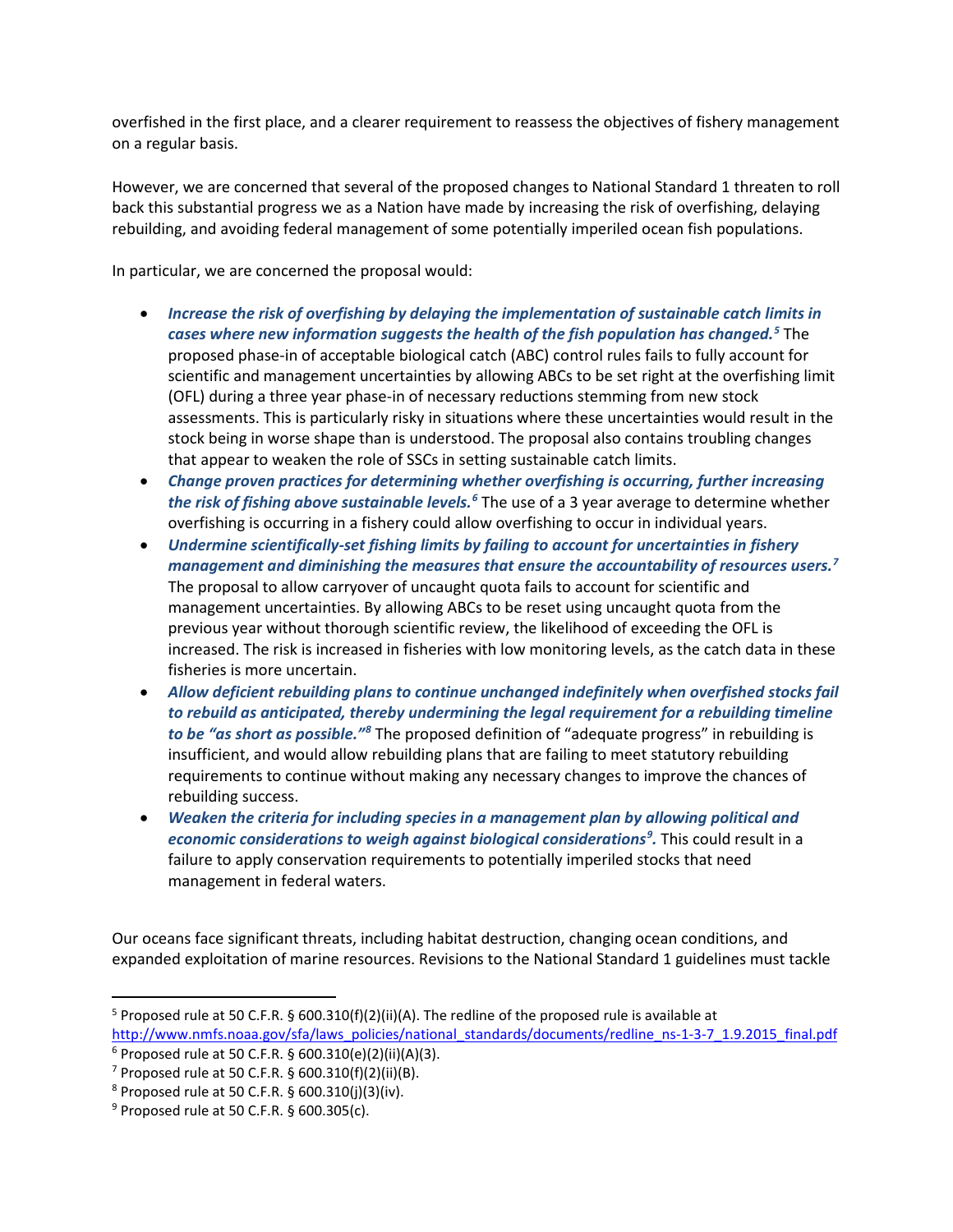these looming uncertainties and ensure we are managing fisheries well. Instead of increasing the riskiness of management, NOAA Fisheries should incorporate a more comprehensive fishery management approach that considers the impacts of fishing on the wider ocean ecosystem and how changes in the environment impact fishing. Doing so will lead to more informed, integrated decisionmaking.

Thank you for the opportunity to share our concerns with you. The Pacific Fishery Management Council is a leader in science-based decision making and has adopted a more comprehensive approach to management that protects the forage base and promotes the use of fisheries ecosystem planning. We hope you will consider our comments and look for opportunities to promote your ecosystem-based fishery management approach nationally as you review the proposed guidelines and formulate comments.

Sincerely,

Paul Alug

Paul Shively Project Director U.S. Oceans – Pacific The Pew Charitable Trusts

Jul Motor

Ted Morton Director U.S. Oceans - Federal The Pew Charitable Trusts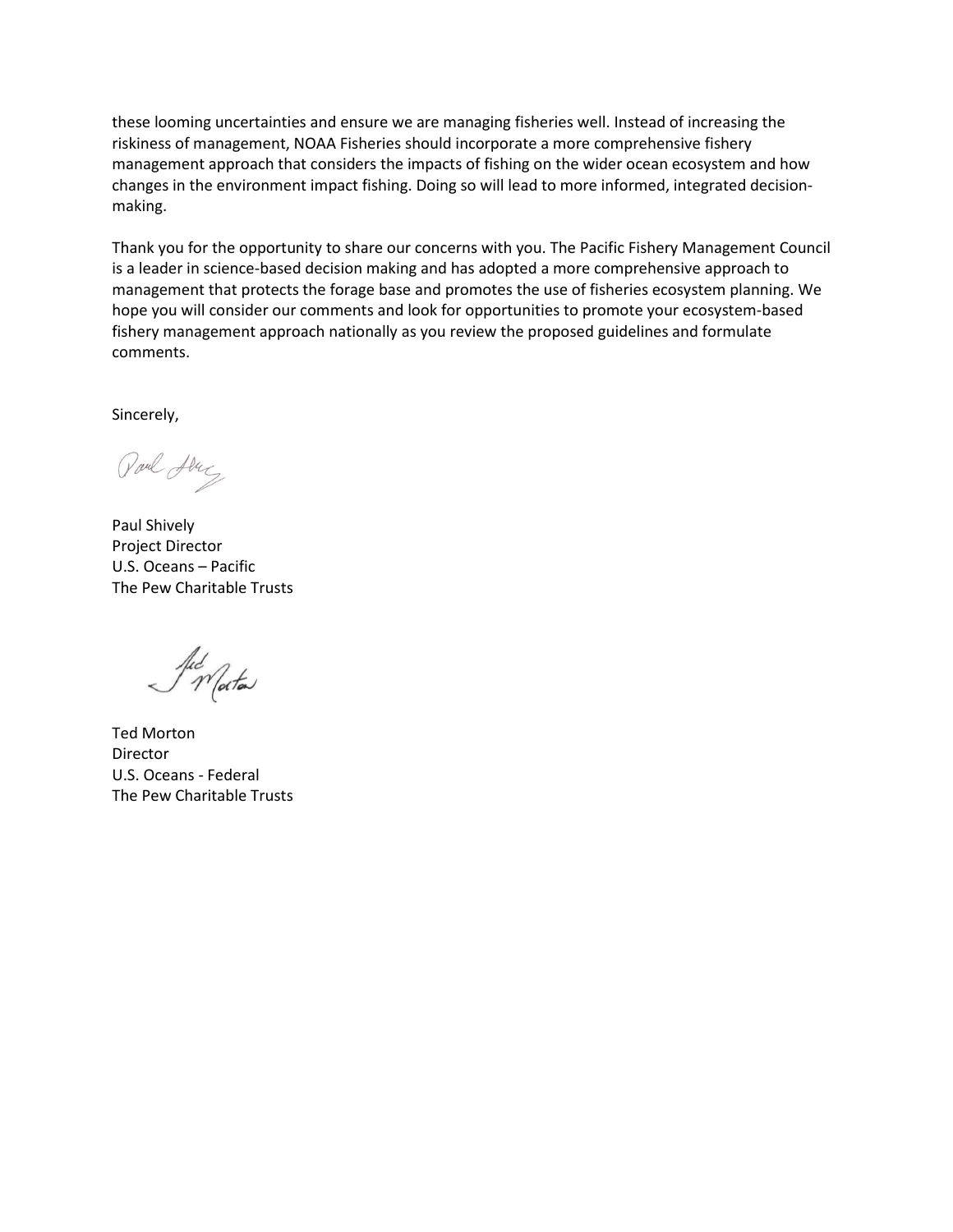

111 SW Columbia Street, Suite 200 Portland, OR 97201

503.505.6575 Telephone<br>503.230.0903 Facsimile www.oceanconservancy.org

April 2, 2015

Dorothy M. Lowman, Chair Pacific Fishery Management Council 7700 NE Ambassador Place, Suite 101 Portland, Oregon 97220

### **RE: Comments on Proposed Changes to National Standard Guidelines 1, 3, and 7 (Agenda Item F.2.)**

Dear Ms. Lowman and Members of the Council:

Ocean Conservancy<sup>1</sup> is writing to express our concerns with certain aspects of the National Marine Fisheries Service's (NMFS) proposed changes to National Standard Guidelines 1, 3, and 7 that will adversely impact management of marine fisheries on the U.S. west coast.<sup>2</sup> The existing National Standard 1 Guidelines have been integral to reducing overfishing, rebuilding depleted fish stocks, and making the United States a global leader in scientifically-based fisheries management. While some aspects of NMFS's proposed rule are commendable, other aspects would open loopholes that could remove the valuable management safety net for a number of managed fish and threaten the success achieved in managing fish species in the Pacific.

The Pacific Fishery Management Council (PFMC) has a proven tradition of adopting best practices, including development of a Fishery Ecosystem Plan and a record of science-based decision making. As NMFS seeks feedback from the Regional Fishery Management Councils regarding these important Guideline revisions, we urge the PFMC to take a close look at the proposed changes to the National Standard Guidelines. The PFMC should use this critical opportunity to ensure this proposed rule will not undermine the regional framework for managing fisheries on the U.S. west coast and further its role as a leader in ecosystem-based fishery management approaches.

#### **I. Concerns with the Proposed Rule**

In addition to the issues discussed in more detail below, the proposed changes would:

 Result in fewer federally-managed stocks by weakening the criteria for determining whether a stock should be conserved, thereby removing the management safety net.<sup>3</sup>

 $\overline{\phantom{a}}$ 

 $^1$  Ocean Conservancy, a non-profit organization with offices in California, Oregon, Alaska, Florida, Louisiana, Texas, and Washington, D.C., educates and empowers citizens to take action on behalf of the ocean. From the Artic to the Gulf of Mexico to the halls of Congress, Ocean Conservancy brings people together to find solutions for our water planet. Informed by science, our work guides policy and engages people in protecting the ocean and its wildlife for future generations.

 $2^{2}$  Proposed Rule, 80 Fed. Reg. 2786 (Jan. 20, 2015).

 $^3$  80 Fed. Reg. at 2788-89; proposed rule at 50 C.F.R. § 600.305(c).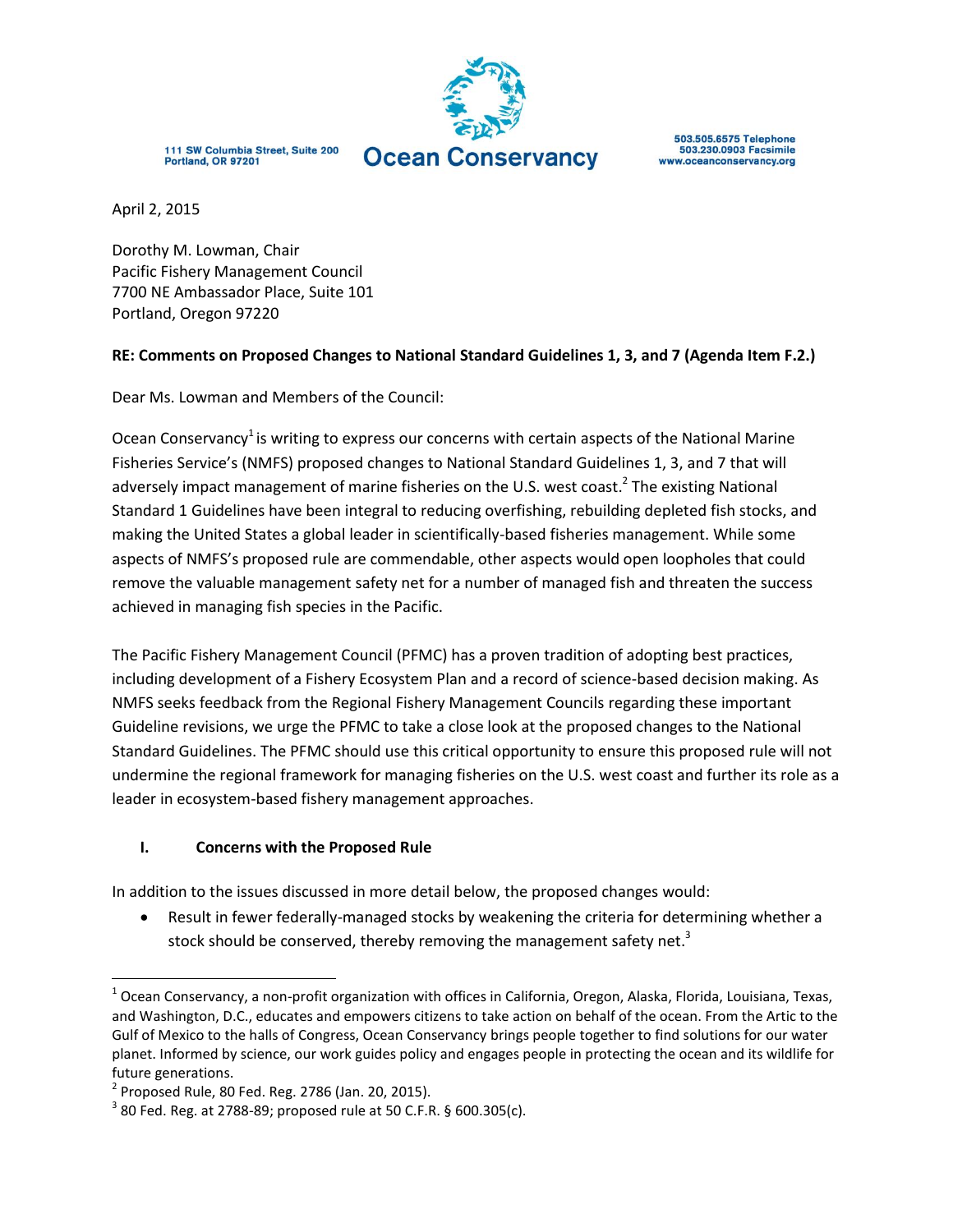- Reduce the usefulness of the ecosystem component species (EC) category by deleting existing guidance language on EC species designation.<sup>4</sup>
- Undermine current successful fishery management approaches by allowing three year averages for overfishing determinations, potentially allowing overfishing to occur in individual years which would be contrary to the law.<sup>5</sup>
- Weaken the necessary response to new data on fish population health by allowing a three year phase-in of control rules.<sup>6</sup> Drawing out the timeline and process of setting sustainable catch levels based on new scientific information would be particularly problematic in situations where uncertainties in the data lead to the stock being in worse shape than is conclusively understood.
- Significantly undermine scientifically set fishing limits by allowing catch carry-over without appropriate scientific review, resulting in greater likelihood of exceeding overfishing limits (OFLs).<sup>7</sup> The risk increases in fisheries with low monitoring levels.
- Allows the continuation of deficient rebuilding plans and extending rebuilding indefinitely.<sup>8</sup>

Rather than allowing flexibility as intended, many of the proposed changes will lead to confusion over what is permissible under the law and could lead to an unwanted increase in costly and time consuming litigation.

On the other hand, some of the proposed changes are warranted. For example, as identified by the PFMC's Legislative Committee,<sup>9</sup> the proposed rule would allow managers to discontinue a rebuilding plan when a stock is found to not have been overfished when the plan was initiated and is not currently below the minimum stock size threshold (MSST).<sup>10</sup> This change fixes an unintended result under the current Guidelines—a problem that was discussed in a 2013 report by the National Research Council.<sup>11</sup>

## **II. Obscures the Role of the Scientific and Statistical Committee**

The proposed changes would create a significant deficiency, both legally and functionally, in regards to the role of the scientific and statistical committee (SSC) in setting acceptable biological catches (ABCs) and annual catch limits (ACLs), and in the treatment of scientific and management uncertainty. As written, the proposed rule omits the importance of the SSC's role in catch setting, which was a major

 $\overline{a}$ 

<sup>&</sup>lt;sup>4</sup> Proposed rule at 50 C.F.R. § 600.310(c), (d).

<sup>&</sup>lt;sup>5</sup> 80 Fed. Reg. at 2791-92.

 $6$  80 Fed. Reg. at 2794; proposed rule at 50 C.F.R. § 600.310(f)(2)(A).

 $7$  80 Fed. Reg. at 2794; proposed rule at 50 C.F.R. § 600.310(f)(2)(B).

 $^8$  80 Fed. Reg. at 2796. The proposed definition for adequate progress in rebuilding is insufficient. It would allow managers to avoid implementing necessary measures to address management deficiencies and is likely contrary to the statutory requirements of MSA § 304(e).

<sup>&</sup>lt;sup>9</sup> PFMC Legislative Committee Report, "Do the Proposed National Standard 1 Guideline Revisions Address Pacific Council Magnuson-Stevens Act Reauthorization Priorities?," March 2015 Agenda Item 1.1.a, Supplemental Attachment 4.

<sup>&</sup>lt;sup>10</sup> Proposed rule at 50 C.F.R. § 600.310(j)(5).

<sup>11</sup> National Research Council, Ocean Studies Board, *Evaluating the Effectiveness of Fish Stock Rebuilding Plans in the United States* (2013).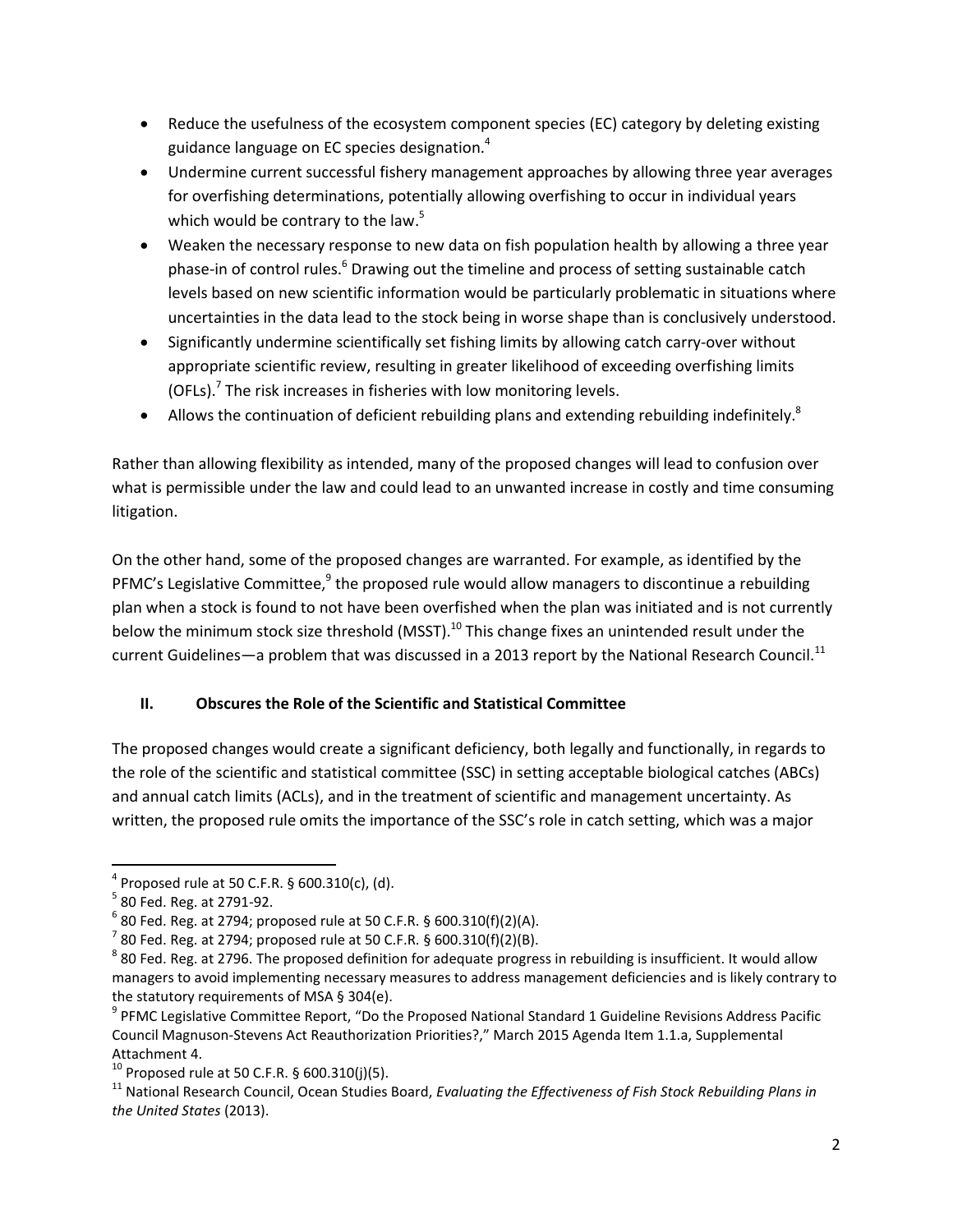legislative change by Congress in the 2006 Reauthorization.<sup>12</sup> The minimization of the critical importance of the SSC is in contravention to the requirements of the law.

Per MSA § 302(h)(6), the Council develops the ACL but it "may not exceed the fishing level recommendations of its scientific and statistical committee." However, as written in the proposed rule, the SSC appears to have limited involvement in setting ABCs and ABC control rules, which leads to setting ACLs. The proposed rule states that control rules are "established by the Council *in consultation*  with its SSC."<sup>13</sup> But the proposed rule deletes the existing language requiring the ABC control rule to be "based on scientific advice from its SSC." (NMFS Redline at the bottom of page 15. $^{14}$ ) In that same paragraph, it also deletes the reference to uncertainty ("The ABC control rule should consider uncertainty in factors such as stock assessment results, time lags in updating assessments, the degree of retrospective revision of assessment results, and projections."), a critical consideration for fishery control rules that should be highlighted and encouraged instead of diminished, as is proposed by removal from the existing rule.

This minimization of the SSC in the proposed rule is an impermissible attempt to weaken the MSA's requirement that Regional Councils cannot set fishing levels that exceed the SSC's fishing level recommendation. Contrary to the proposed rule, this legal mandate is more than a mere "consultation." Ocean Conservancy recommends that rather than deleting portions of the guidance that explain the critical role of the SSC, the proposed rule should dedicate a significant portion of the Guideline to delineating the SSC's important role in developing science-based policies and decisions. The NS1 Guidelines should illuminate rather than obscure the SSC/Council mandate at MSA § 302(h)(6).

## **III. Deletes Useful, Plain-Language Guidance**

 $\overline{\phantom{a}}$ 

The proposed rule would delete a great deal of plain-language guidance found in the existing Guidelines. Fishery management is a technical and complicated field. Given our nation's long but increasingly successful struggle to end overfishing and rebuild overfished fish populations in the years following the 2006 Reauthorization, the deletion of clear, plain-language guidance would do a disservice to fishery stakeholders and managers. NMFS's redline contains numerous unnecessary plain-language deletions

<sup>&</sup>lt;sup>12</sup> 16 U.S.C. § 1852(g)(1)(B)("Each scientific and statistical committee shall provide its Council ongoing scientific advice for fishery management decisions, including recommendations for acceptable biological catch, preventing overfishing, maximum sustainable yield, and achieving rebuilding targets, and reports on stock status and health, bycatch, habitat status, social and economic impacts of management measures, and sustainability of fishing practices."); 16 U.S.C. § 1852(h)(6) ("Each Council shall, in accordance with the provisions of this Act develop annual catch limits for each of its managed fisheries that may not exceed the fishing level recommendations of its scientific and statistical committee or the peer review process established under subsection (g)").

 $13$  80 Fed. Reg. at 2806; proposed rule at 50 C.F.R. § 600.310 (f)(1)(iv) (emphasis added).

<sup>&</sup>lt;sup>14</sup> NOAA Fisheries National Standard 1, Ongoing Revisions, "Red-line document," available at http://www.nmfs.noaa.gov/sfa/laws\_policies/national\_standards/documents/redline\_ns-1-3-7\_1.9.2015\_final.pdf.